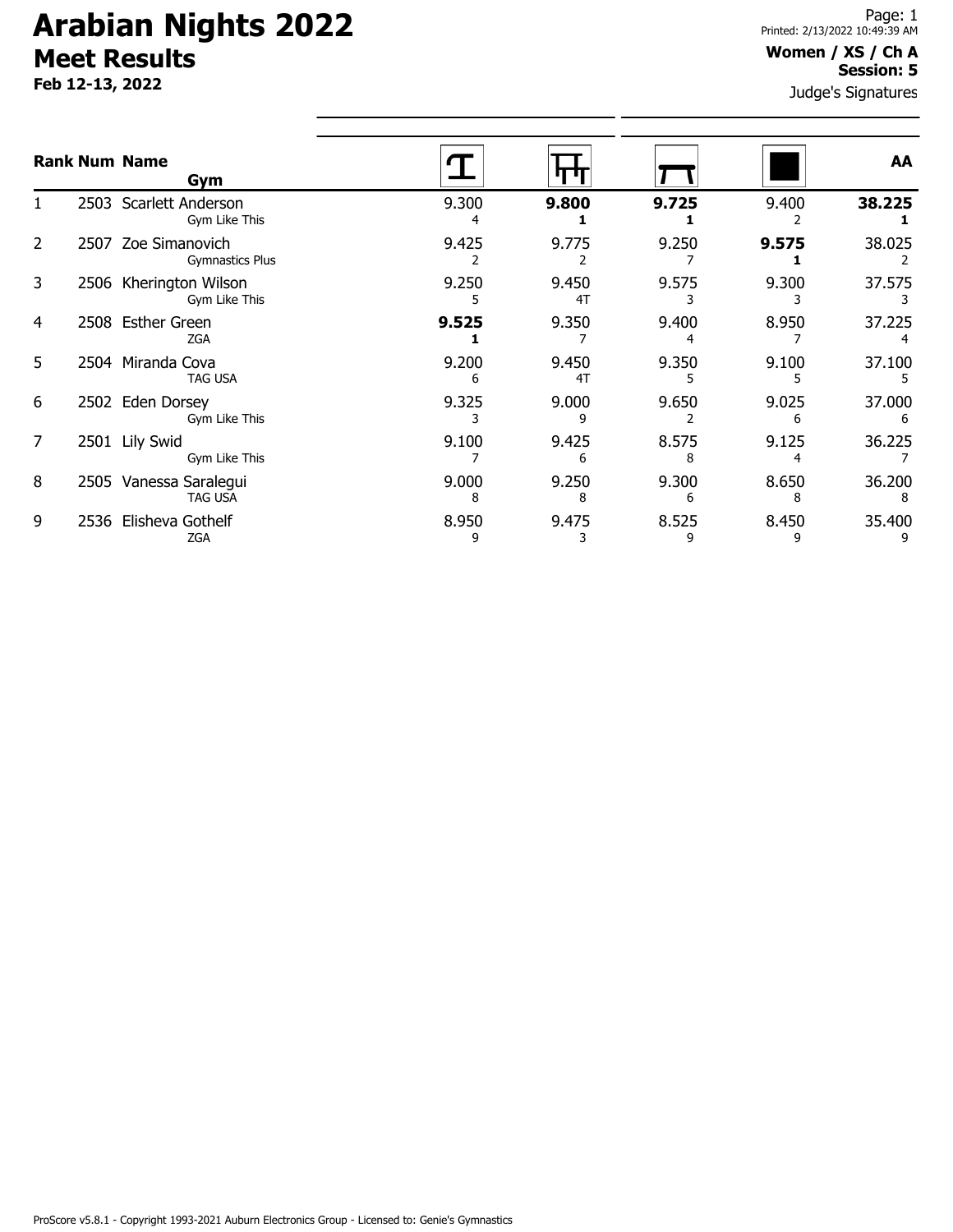**Feb 12-13, 2022**

### **Women / XS / Ch B Session: 5**

Judge's Signatures

|   |      | <b>Rank Num Name</b><br>Gym                   |             |             |             |             | AA          |
|---|------|-----------------------------------------------|-------------|-------------|-------------|-------------|-------------|
|   |      | 2515 Dalila Mendoza<br><b>Gymnastics Plus</b> | 9.525       | 9.550       | 9.500       | 9.750       | 38.325      |
| 2 | 2517 | Danika Juntunen<br>Gym Like This              | 9.250<br>5T | 9.625       | 9.475       | 9.425<br>4T | 37.775      |
| 3 |      | 2514 Ana Rodriguez<br><b>TAG USA</b>          | 9.200       | 9.475<br>4T | 9.600       | 9.425<br>4T | 37.700      |
| 4 |      | 2513 Lani Frame<br><b>Gymnastics Plus</b>     | 9.150<br>8  | 9.350<br>6T | 9.450       | 9.650       | 37.600      |
| 5 |      | 2510 Batya Rafael<br><b>ZGA</b>               | 9.500       | 9.475<br>4T | 9.000<br>7T | 9.425<br>4T | 37.400      |
| 6 |      | 2516 Luana Baccala<br><b>TAG USA</b>          | 9.250<br>5T | 9.350<br>6T | 9.175       | 9.300<br>8  | 37.075      |
| 7 |      | 2511 Claire Goodman<br><b>ZGA</b>             | 9.400       | 9.175<br>8  | 9.075<br>6  | 9.375       | 37.025      |
| 8 | 2509 | Emily Zelman<br><b>ZGA</b>                    | 9.300<br>4  | 9.575       | 8.400<br>9  | 9.275<br>9  | 36.550<br>8 |
| 9 |      | 2512 Sofia Monroy<br>Gym Like This            | 8.750<br>9  | 8.400<br>9  | 9.000<br>7T | 9.500<br>3  | 35.650      |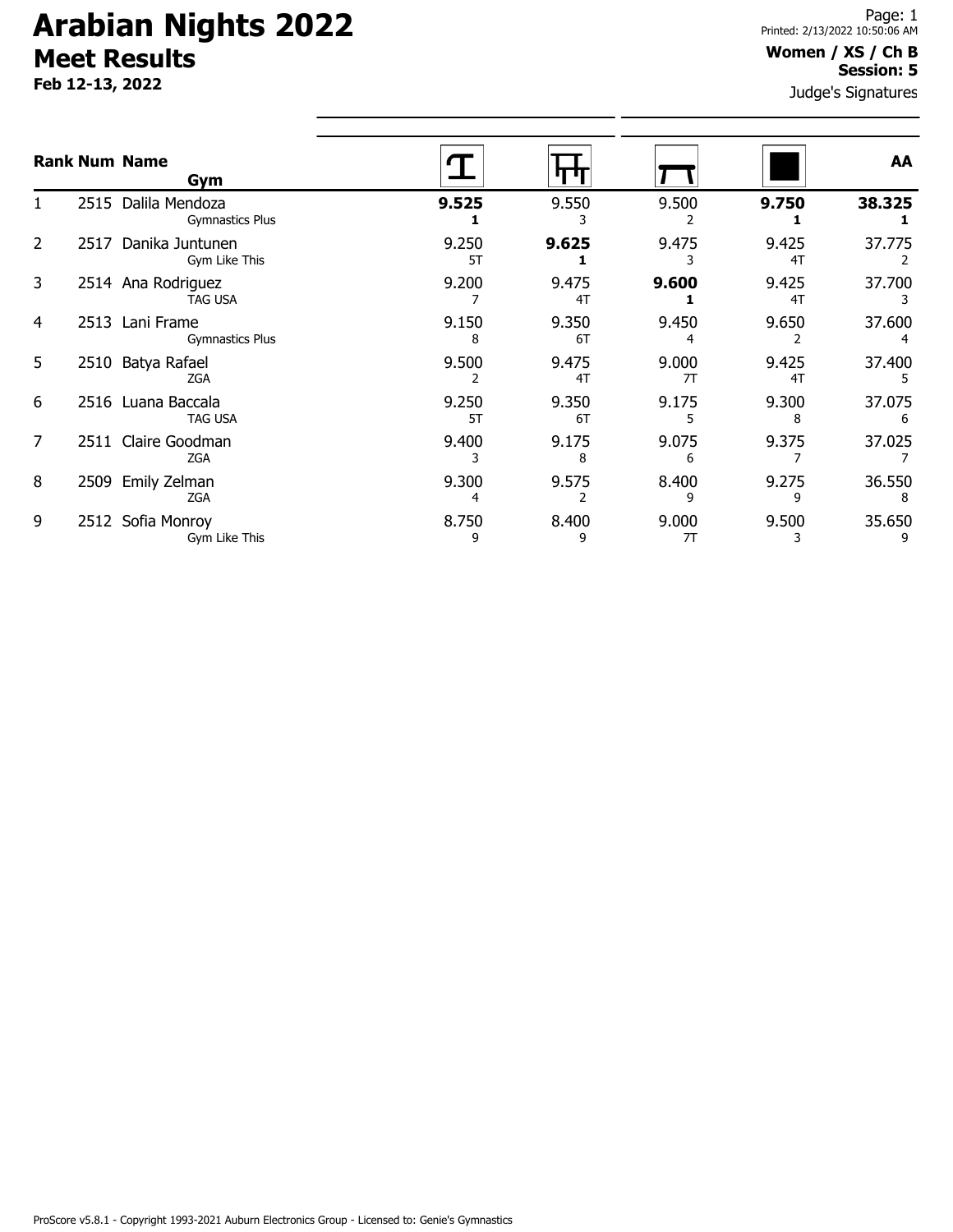**Feb 12-13, 2022**

#### **Women / XS / Jr A Session: 5**

Judge's Signatures

|   | <b>Rank Num Name</b><br>Gym                      |            |             |             |            | AA          |
|---|--------------------------------------------------|------------|-------------|-------------|------------|-------------|
|   | 2523 Isabella Quintela<br><b>Gymnastics Plus</b> | 9.575      | 9.500       | 9.475       | 9.650      | 38.200      |
| 2 | 2521 Isabella Vergara<br><b>TAG USA</b>          | 9.750      | 9.325<br>2T | 9.575       | 9.150      | 37.800      |
| 3 | 2519 Hannah Shaver<br>Gymnastics Plus            | 9.400      | 8.775       | 9.200<br>3T | 9.475      | 36.850      |
| 4 | 2518 Sydney Balkissoon<br>Nova                   | 9.325<br>h | 9.300       | 9.200<br>3T | 8.825      | 36.650      |
| 5 | 2520 Ruby Faith<br><b>ZGA</b>                    | 9.375      | 9.050<br>6  | 8.700       | 9.425      | 36.550      |
| 6 | 2522 Alexis Loynd<br>Gym Like This               | 9.275      | 9.325<br>2T | 8.875<br>6  | 8.925      | 36.400      |
| 7 | 2525 Kayanna Ewen<br>Nova                        | 9.050<br>8 | 9.100       | 9.200<br>3T | 8.950<br>6 | 36.300      |
| 8 | 2524 Serena Faustin<br>Nova                      | 9.350      | 8.450<br>8  | 7.600<br>8  | 9.175      | 34.575<br>8 |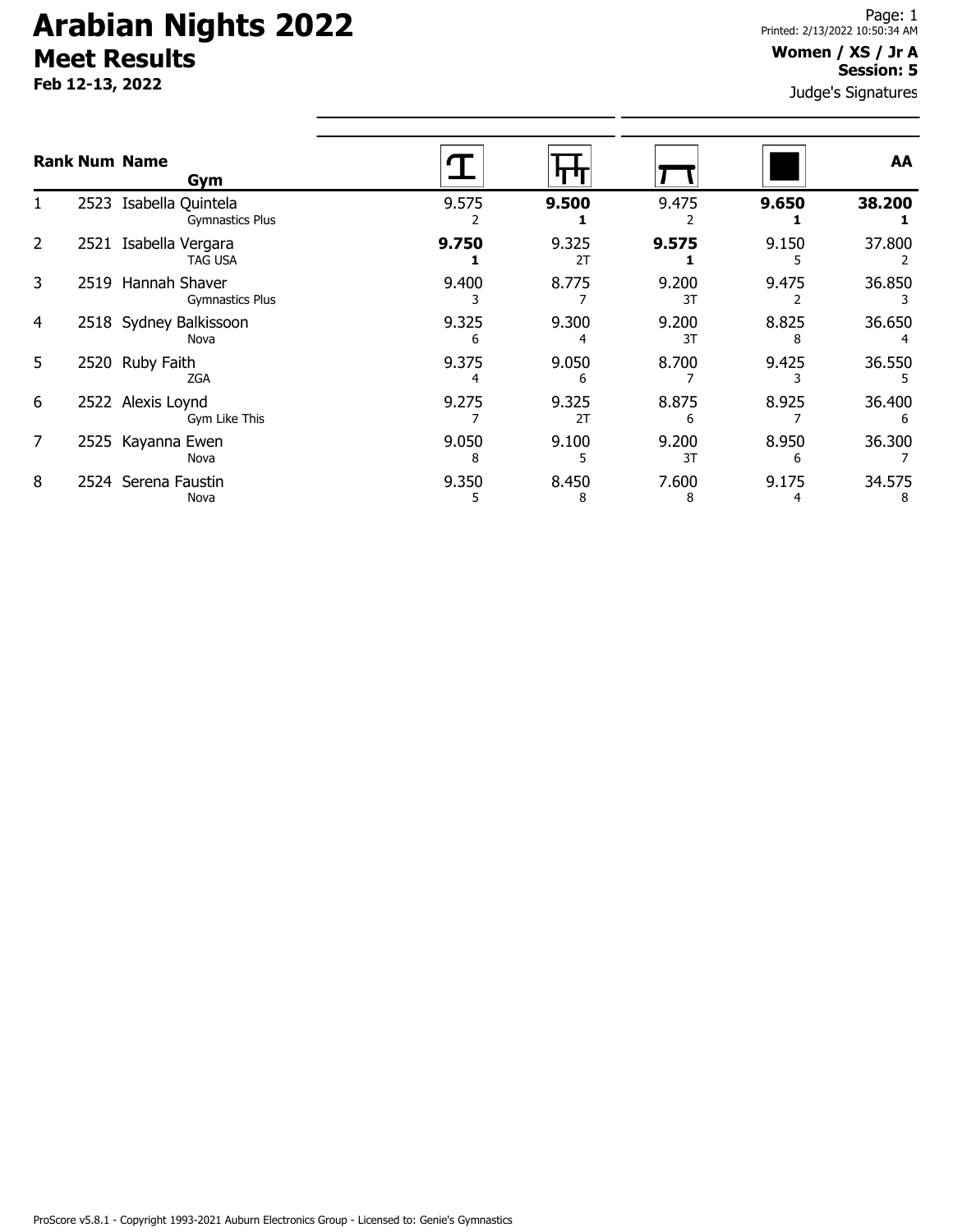**Feb 12-13, 2022**

### **Women / XS / Jr B Session: 5**

Judge's Signatures

| <b>Rank Num Name</b> |      | Gym                                            |             |            |            |             | AA          |
|----------------------|------|------------------------------------------------|-------------|------------|------------|-------------|-------------|
|                      |      | 2537 Salma Sivira<br>TAG USA                   | 9.325<br>4  | 9.475      | 9.350      | 9.575       | 37.725      |
| $\overline{2}$       | 2533 | Ryleigh Johnston<br>Nova                       | 9.250<br>6  | 9.250      | 9.300      | 9.600       | 37.400      |
| 3                    |      | 2528 Gabriella Menas<br><b>Gymnastics Plus</b> | 9.175       | 9.400      | 9.250      | 9.500       | 37.325      |
| 4                    |      | 2530 Emily Stone<br>Genie's                    | 9.625       | 9.125      | 9.100      | 9.200       | 37.050      |
| 5                    |      | 2534 Norah Nicolas<br>Nova                     | 9.400<br>2T | 9.150<br>6 | 8.900<br>6 | 9.300       | 36.750      |
| 6                    | 2527 | Kylie Tirado<br>Nova                           | 9.400<br>2T | 9.325      | 8.925      | 8.950<br>6  | 36.600<br>6 |
| 7                    | 2531 | Makenna Angeletos<br><b>TAG USA</b>            | 9.300       | 9.275      | 8.700      | 8.900<br>7T | 36.175      |
| 8                    | 2529 | Katilyn Johnston<br>Nova                       | 9.100<br>8  | 9.050<br>8 | 8.850      | 8.700<br>q  | 35.700      |
| 9                    | 2532 | Ainsley O'Donovan<br>TAG USA                   | 8.925<br>9  | 8.750<br>9 | 8.800<br>8 | 8.900<br>7T | 35.375      |